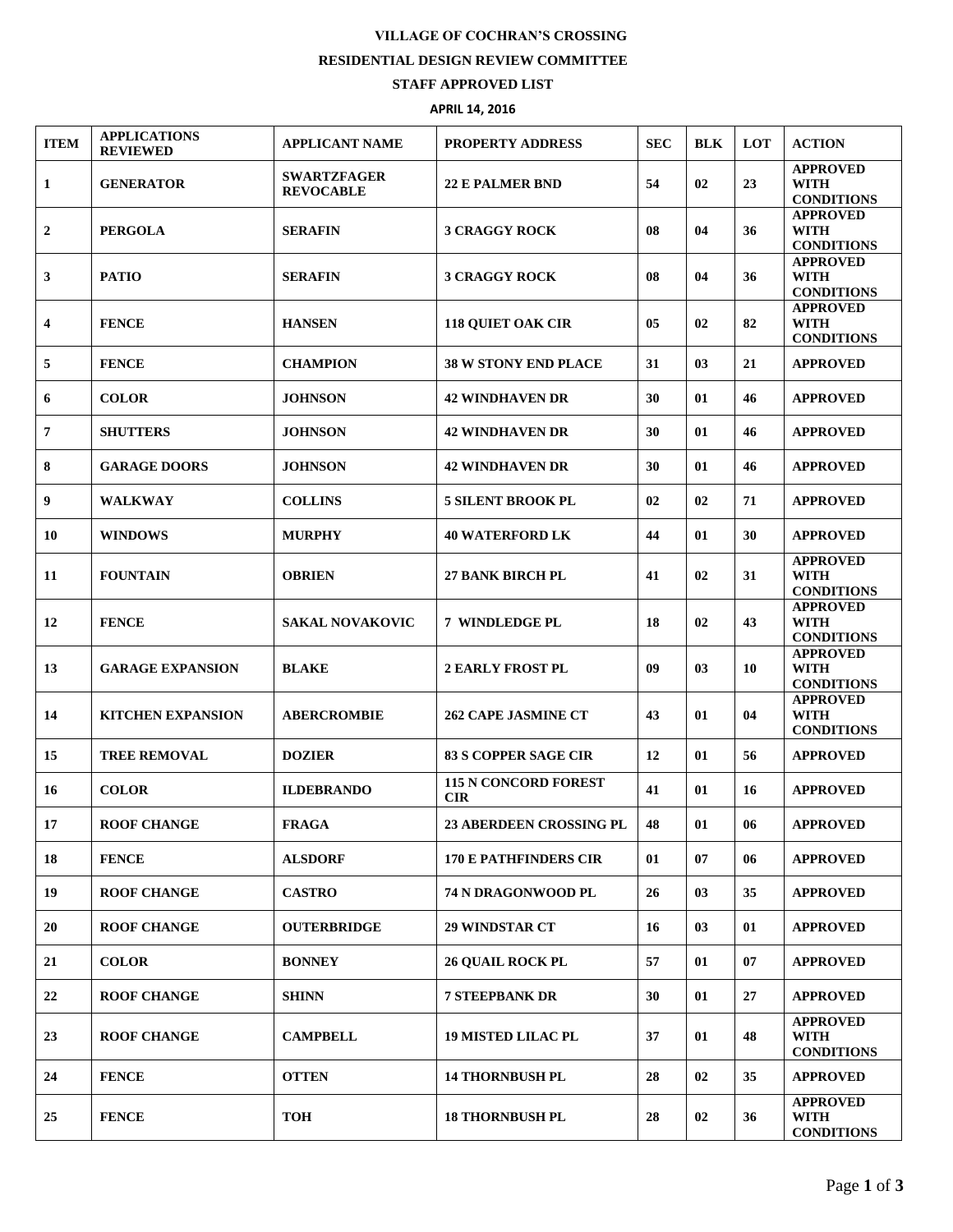| 26 | <b>FENCE</b>        | <b>LYNCH</b>     | <b>119 SUMMER STORM PL</b>                | 32 | 02 | 77  | <b>APPROVED</b>                                     |
|----|---------------------|------------------|-------------------------------------------|----|----|-----|-----------------------------------------------------|
| 27 | <b>SIDING</b>       | <b>JOHNSON</b>   | <b>1 LAPWING CT</b>                       | 42 | 02 | 12  | <b>APPROVED</b>                                     |
| 28 | <b>FENCE</b>        | <b>EVENSTAD</b>  | <b>22 BANK BIRCH PL</b>                   | 41 | 02 | 20  | <b>APPROVED</b>                                     |
| 29 | <b>FENCE</b>        | <b>LANE</b>      | <b>18 BANK BIRCH PL</b>                   | 41 | 02 | 21  | <b>APPROVED</b><br><b>WITH</b><br><b>CONDITIONS</b> |
| 30 | <b>FENCE</b>        | <b>MASON</b>     | <b>26 BANK BIRCH PL</b>                   | 41 | 02 | 19  | <b>APPROVED</b><br><b>WITH</b><br><b>CONDITIONS</b> |
| 31 | <b>FENCE</b>        | <b>DONOUGHUE</b> | <b>27 FLAGSTONE PATH</b>                  | 42 | 01 | 49  | <b>APPROVED</b><br><b>WITH</b><br><b>CONDITIONS</b> |
| 32 | <b>COLOR</b>        | <b>GALLEGOS</b>  | <b>48 W TWINBERRY PL</b>                  | 31 | 03 | 51  | <b>APPROVED</b>                                     |
| 33 | <b>ROOF CHANGE</b>  | <b>ECHOLS</b>    | 27 NIGHTFALL PL                           | 28 | 01 | 25  | <b>APPROVED</b>                                     |
| 34 | <b>FENCE</b>        | <b>SHURELL</b>   | <b>91 N SUMMER CLOUD DR</b>               | 28 | 05 | 08  | <b>APPROVED</b>                                     |
| 35 | <b>TREE REMOVAL</b> | <b>NICHOLS</b>   | <b>6 AMBER SKY PL</b>                     | 13 | 02 | 27  | <b>APPROVED</b>                                     |
| 36 | <b>TREE REMOVAL</b> | <b>MARTIN</b>    | <b>27 BENDING BRANCH PL</b>               | 12 | 04 | 28  | <b>APPROVED</b>                                     |
| 37 | <b>FENCE</b>        | <b>OCAMPO</b>    | <b>43 THUNDERCREEK PL</b>                 | 34 | 01 | 03  | <b>APPROVED</b><br><b>WITH</b><br><b>CONDITIONS</b> |
| 38 | <b>FENCE</b>        | <b>BOUDREUX</b>  | <b>110 N PATHFINDERS CIR</b>              | 01 | 07 | 02  | <b>APPROVED</b>                                     |
| 39 | <b>COLOR</b>        | <b>SOUCEK</b>    | <b>11 CAPE JASMINE PL</b>                 | 43 | 02 | 02  | <b>APPROVED</b>                                     |
| 40 | <b>FENCE</b>        | <b>DILLMAN</b>   | <b>2 S DUSKWOOD PL</b>                    | 26 | 01 | 09  | <b>APPROVED</b><br><b>WITH</b><br><b>CONDITIONS</b> |
| 41 | <b>FENCE</b>        | <b>CRASKA</b>    | <b>135 MEADOWSPRING CIR</b>               | 33 | 02 | 01  | <b>APPROVED</b><br><b>WITH</b><br><b>CONDITIONS</b> |
| 42 | <b>FENCE</b>        | <b>THOMPSON</b>  | <b>94 QUIET OAK CIR</b>                   | 05 | 02 | 76  | <b>APPROVED</b>                                     |
| 43 | <b>FENCE</b>        | <b>LANNI</b>     | <b>196 PURPLE SLATE PL</b>                | 37 | 03 | 23  | <b>APPROVED</b>                                     |
| 44 | <b>TREE REMOVAL</b> | <b>CAGLE</b>     | 7 S REGENT OAK                            | 46 | 01 | 02  | <b>APPROVED</b>                                     |
| 45 | <b>TREE REMOVAL</b> | <b>NOACK</b>     | <b>196 GOLDEN SHADOW CIR</b>              | 04 | 03 | 09  | <b>APPROVED</b>                                     |
| 46 | <b>FENCE</b>        | <b>PIKE</b>      | 23 SILENT BROOK CT                        | 02 | 02 | 67  | <b>APPROVED</b>                                     |
| 47 | <b>FENCE</b>        | <b>MADDOCK</b>   | <b>15 MISTED LILAC PL</b>                 | 37 | 01 | 47  | <b>APPROVED</b>                                     |
| 48 | <b>ROOF CHANGE</b>  | <b>REGER</b>     | 11 IRISH MOSS PL                          | 41 | 02 | 11  | <b>APPROVED</b>                                     |
| 49 | <b>TREE REMOVAL</b> | <b>STILES</b>    | <b>7 E AMBERGLOW CIR</b>                  | 26 | 01 | 02  | <b>APPROVED</b>                                     |
| 50 | <b>DRIVEWAY</b>     | <b>BROWN</b>     | <b>223 S PATHFINDERS CIR</b>              | 01 | 06 | 67  | <b>APPROVED</b>                                     |
| 51 | <b>WALKWAY</b>      | <b>BROWN</b>     | <b>223 S PATHFINDERS CIR</b>              | 01 | 06 | 67  | <b>APPROVED</b>                                     |
| 52 | <b>FENCE</b>        | <b>VAUGHAN</b>   | <b>215 S COCHRANS GREEN</b><br><b>CIR</b> | 23 | 02 | 61  | <b>APPROVED</b><br><b>WITH</b><br><b>CONDITIONS</b> |
| 53 | <b>WINDOWS</b>      | <b>MAGENHEIM</b> | <b>138 S COCHRANS GREEN</b><br><b>CIR</b> | 23 | 01 | 14  | <b>APPROVED</b>                                     |
| 54 | <b>TREE REMOVAL</b> | <b>MACK</b>      | <b>7 SEDERS WALK</b>                      | 16 | 03 | 26  | <b>APPROVED</b>                                     |
| 55 | <b>ROOF CHANGE</b>  | <b>MAJORS</b>    | <b>8 WINDFELLOW PL</b>                    | 01 | 03 | 105 | <b>APPROVED</b>                                     |